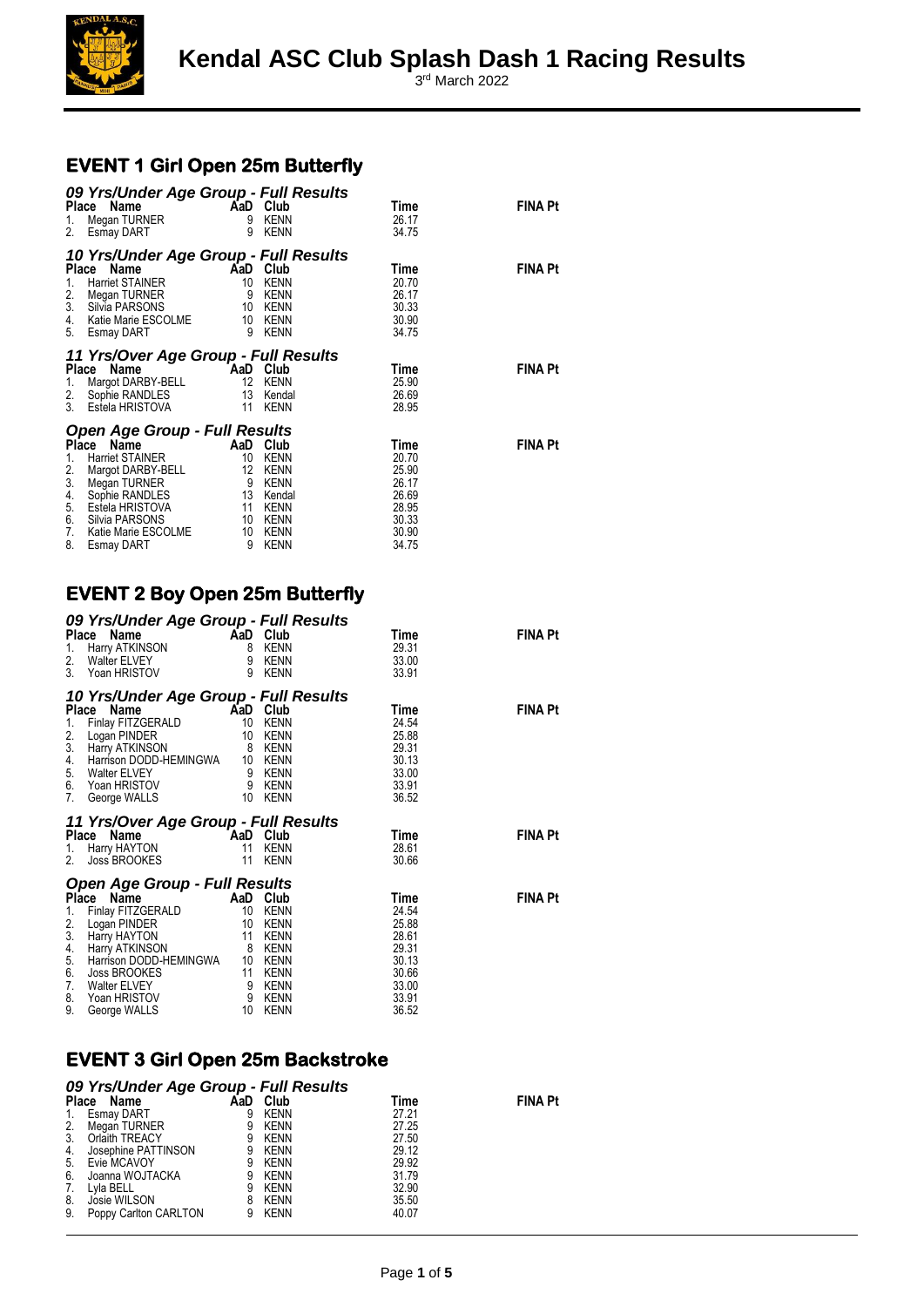

3 rd March 2022

| 10 Yrs/Under Age Group - Full Results                                                                                                                                                                                                                                                                 |  |                                                                                                                                                                                          |                |
|-------------------------------------------------------------------------------------------------------------------------------------------------------------------------------------------------------------------------------------------------------------------------------------------------------|--|------------------------------------------------------------------------------------------------------------------------------------------------------------------------------------------|----------------|
| 10 Vrs/Under Age Group - Full P<br>Place Name<br>1. Harrie STAINER<br>1. Harrie STAINER<br>1. Seren GORE<br>4. Zara TAYLOR<br>3. Seren GORE<br>4. Zara TAYLOR<br>5. Esmay DART<br>5. Esmay DART<br>5. Esmay DART<br>7. Orlaith TREACY<br>7. Orlaith TR                                                |  | Time<br>23.56<br>24.33<br>25.96<br>27.18<br>27.21<br>27.25<br>27.50<br>28.02<br>28.43<br>28.48<br>29.12<br>29.16<br>29.92<br>31.79<br>32.90<br>35.50<br>40.07                            | <b>FINA Pt</b> |
| <b>11 Yrs/Over Age Group - Full Results<br/> Place Name AaD Club<br/> 1. Estela HRISTOVA 11 KENN<br/> 2. Sophie RANDLES 13 Kendal<br/> 3. Alexandra ELVEY 11 KENN</b><br><b>Place Name CAAD Club</b><br>1. Estela HRISTOVA 11 KENN<br>2. Sophie RANDLES 13 Kenda<br>3. Alexandra ELVEY 11 KENN        |  | Time<br>26.06<br>26.30<br>28.68                                                                                                                                                          | <b>FINA Pt</b> |
| Open Age Group - Full Results<br><b>Open Age Group - Full Results<br/> Place Name AaD Club<br/> 1. Harriet STAINER 10 KENN<br/> 2. Gracie HAYTON 10 KENN<br/> 3. Seen GORE 10 10 KENN<br/> 4. Estela HRISTOVA 11 KENN<br/> 5. Sophie RANDLES 13 Kendal<br/> 6. Zara TAYLOR 10 KENN<br/> 5. Sophie</b> |  | Time<br>23.56<br>24.33<br>25.96<br>26.06<br>26.30<br>27.18<br>27.21<br>27.25<br>27.50<br>28.02<br>28.43<br>28.48<br>28.68<br>29.12<br>29.16<br>29.92<br>31.79<br>32.90<br>35.50<br>40.07 | <b>FINA Pt</b> |

#### **EVENT 4 Boy Open 25m Backstroke**

|                                                        | 09 Yrs/Under Age Group - Full Results                                                                                                                                               |                                                       |                                                                                  |                                                                              |                |
|--------------------------------------------------------|-------------------------------------------------------------------------------------------------------------------------------------------------------------------------------------|-------------------------------------------------------|----------------------------------------------------------------------------------|------------------------------------------------------------------------------|----------------|
| 1.<br>2.<br>3 <sub>1</sub>                             | Place<br>Name<br>ce <b>Name</b><br>Harry ATKINSON<br>Kai STANDER<br>Yoan HRISTOV                                                                                                    | 8<br>9<br>9                                           | AaD Club<br>KENN<br>KENN<br><b>KENN</b>                                          | Time<br>24.59<br>24.68<br>27.73                                              | <b>FINA Pt</b> |
|                                                        | 10 Yrs/Under Age Group - Full Results                                                                                                                                               |                                                       |                                                                                  |                                                                              |                |
| 1.<br>2.<br>3.<br>4.<br>7.                             | Place Name<br>ce <b>Name</b><br>Harry ATKINSON<br>Kai STANDER<br>Logan PINDER<br>Finlay FITZGERALD<br>5. Yoan HRISTOV<br>6. Frederick CUNLIFFE 10 KENN<br>Harrison DODD-HEMINGWA 10 | 8<br>9<br>- 9                                         | AaD Club<br>KENN<br>KENN<br>10 KENN<br>10 KENN<br>KENN<br><b>KENN</b>            | Time<br>24.59<br>24.68<br>25.61<br>26.48<br>27.73<br>30.90<br>31.86          | <b>FINA Pt</b> |
|                                                        | 11 Yrs/Over Age Group - Full Results                                                                                                                                                |                                                       |                                                                                  |                                                                              |                |
| 1.<br>2.<br>5.<br>6.<br>7.<br>8.                       | Place Name<br>Oliver POWLESLAND<br>Joss BROOKES<br>3. Joseph DICICCO<br>4. Harry HAYTON<br>Alex KING<br>Tommy BRODRICK<br>Josh ROBINSON<br>Aart WHITELEY                            | 12 KENN<br>11 KENN<br>11 KENN<br>11<br>11<br>11<br>11 | AaD Club<br><b>KENN</b><br><b>KENN</b><br>13 Kendal<br>12 KENN<br>Kendal<br>KENN | Time<br>24.02<br>24.18<br>25.50<br>25.80<br>26.03<br>31.29<br>32.62<br>33.58 | <b>FINA Pt</b> |
|                                                        | <b>Open Age Group - Full Results</b>                                                                                                                                                |                                                       |                                                                                  |                                                                              |                |
| <b>Place</b><br>1.<br>2.<br>3.<br>4.<br>5.<br>6.<br>7. | <b>Name</b><br>Oliver POWLESLAND<br>Joss BROOKES<br>Harry ATKINSON<br>Kai STANDER<br>Joseph DICICCO<br>Logan PINDER<br>Harry HAYTON                                                 | AaD<br>12<br>11<br>8<br>9<br>11<br>10<br>11           | Club<br>KENN<br><b>KENN</b><br>KENN<br>KENN<br><b>KENN</b><br>KENN<br>KENN       | Time<br>24.02<br>24.18<br>24.59<br>24.68<br>25.50<br>25.61<br>25.80          | <b>FINA Pt</b> |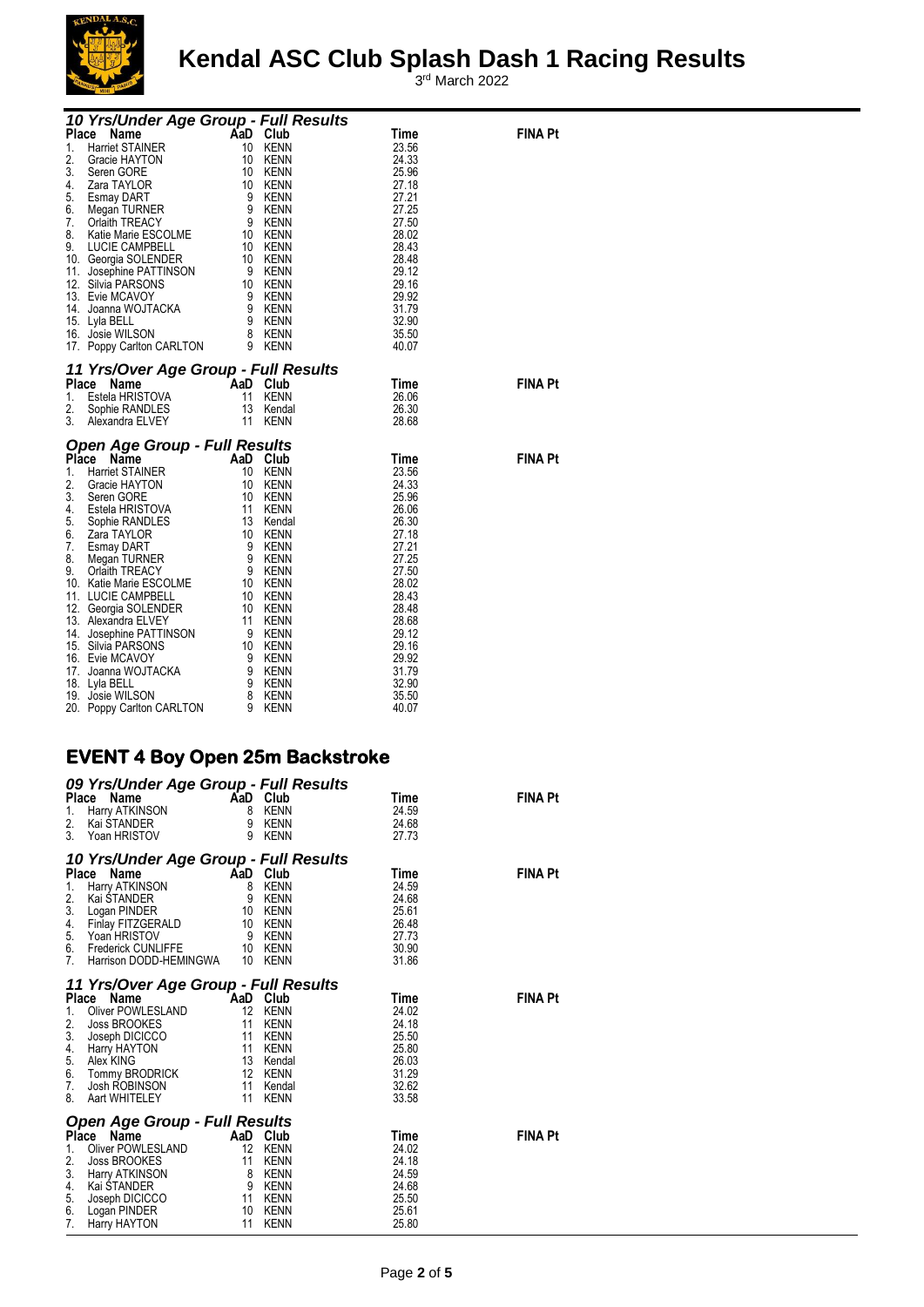

3 rd March 2022

| 8. | Alex KING                          | 13 Kendal | 26.03 |
|----|------------------------------------|-----------|-------|
|    | 9. Finlay FITZGERALD               | 10 KENN   | 26.48 |
|    | 10. Yoan HRISTOV                   | 9 KENN    | 27.73 |
|    | 11. Frederick CUNLIFFE             | 10 KENN   | 30.90 |
|    | 12. Tommy BRODRICK                 | 12 KENN   | 31.29 |
|    | 13. Harrison DODD-HEMINGWA 10 KENN |           | 31.86 |
|    | 14. Josh ROBINSON                  | 11 Kendal | 32.62 |
|    | 15. Aart WHITELEY                  | 11 KFNN   | 33.58 |

#### **EVENT 5 Girl Open 25m Breaststroke**

| 09 Yrs/Under Age Group - Full Results                                                                                                                                                                                                                                                                                                             |  |                                                                                                                                                               |                |
|---------------------------------------------------------------------------------------------------------------------------------------------------------------------------------------------------------------------------------------------------------------------------------------------------------------------------------------------------|--|---------------------------------------------------------------------------------------------------------------------------------------------------------------|----------------|
| Comparison and Manufacture<br>Club<br>Megan TURNER<br>Club Megan TURNER<br>Club Megan TURNER<br>Club Megan WOJTACKA<br>Simple MCAVOY<br>Evie MCAVOY<br>Lyla BELL<br>Josephine PATTINSON<br>Poppy Carlton CARLTON<br>Poppy Carlton CARLTON<br>9 KENN<br>P<br>Place<br>1.<br>2.<br>3.<br>4.<br>5.<br>6.<br>7.                                       |  | Time<br>30.36<br>32.70<br>33.44<br>36.89<br>37.37<br>39.37<br>40.15<br>DQ 3                                                                                   | <b>FINA Pt</b> |
|                                                                                                                                                                                                                                                                                                                                                   |  |                                                                                                                                                               |                |
| Poppy California Company California Company California Company California Company California Company California Company California Company California Company California Company California Company California Company Califor                                                                                                                    |  | Time<br>28.38<br>30.36<br>32.70<br>33.44<br>33.58<br>34.22<br>34.55<br>36.89<br>37.37<br>37.53<br>39.37<br>39.94<br>40.15<br>42.82<br>DQ 3                    | <b>FINA Pt</b> |
|                                                                                                                                                                                                                                                                                                                                                   |  | Time<br>26.54                                                                                                                                                 | <b>FINA Pt</b> |
| <b>11 Yrs/Over Age Group - Full Results<br/> Place Name AaD Club<br/> 1. Sophie RANDLES 13 Kendal<br/> 2. Amelie HUDSON 13 KENN<br/> 3. Estela HRISTOVA 11 KENN<br/> 4. Alexandra ELVEY 11 KENN</b><br>Place Name<br>1. Sophie RANDLES<br>1. Sophie RANDLES<br>2. Amelie HUDSON<br>3. Estela HRISTOVA<br>4. Alexandra ELVEY<br>11 KENN<br>11 KENN |  | 27.48<br>30.11<br>33.57                                                                                                                                       |                |
| Open Age Group - Full Results                                                                                                                                                                                                                                                                                                                     |  |                                                                                                                                                               |                |
| <b>Open Age Group - Full Results<br/> Place Name AaD Club<br/> 1. Sophie RANDLES 13 Kendal<br/> 2. Amelie HUDSON 13 KENN<br/> 4. Estela HRISTOVA 11 KENN<br/> 4. Estela HRISTOVA 11 KENN<br/> 5. Megan TURNER 9 KENN<br/> 6. Orlaith TREACY 9 KENN<br/> 7. Esmay</b>                                                                              |  | Time<br>26.54<br>27.48<br>28.38<br>30.11<br>30.36<br>32.70<br>33.44<br>33.57<br>33.58<br>34.22<br>34.55<br>36.89<br>37.37<br>37.53<br>39.37<br>39.94<br>40.15 | <b>FINA Pt</b> |

#### **EVENT 6 Boy Open 25m Breaststroke**

|                      | 09 Yrs/Under Age Group - Full Results                                                                                                                   |                                  |                                                                          |                                                   |                |
|----------------------|---------------------------------------------------------------------------------------------------------------------------------------------------------|----------------------------------|--------------------------------------------------------------------------|---------------------------------------------------|----------------|
|                      | Place Name                                                                                                                                              | AaD                              | Club                                                                     | Time                                              | <b>FINA Pt</b> |
|                      | Kai STANDER                                                                                                                                             | 9                                | <b>KENN</b>                                                              | 31.41                                             |                |
|                      | <b>Walter ELVEY</b>                                                                                                                                     | 9                                | <b>KENN</b>                                                              | DQ 3                                              |                |
|                      | Yoan HRISTOV                                                                                                                                            | 9                                | <b>KENN</b>                                                              | DQ 3                                              |                |
|                      | Harry ATKINSON                                                                                                                                          | 8                                | <b>KENN</b>                                                              | DQ 3                                              |                |
| 2.<br>3.<br>4.<br>5. | 10 Yrs/Under Age Group - Full Results<br>Place Name<br>Logan PINDER<br>Finlay FITZGERALD<br>Kai STANDER<br>Harrison DODD-HEMINGWA<br>Ray Lester HOMHUAN | AaD<br>10<br>10<br>9<br>10<br>10 | Club<br><b>KENN</b><br><b>KENN</b><br><b>KENN</b><br><b>KENN</b><br>KENN | Time<br>29.00<br>29.45<br>31.41<br>32.32<br>44.12 | <b>FINA Pt</b> |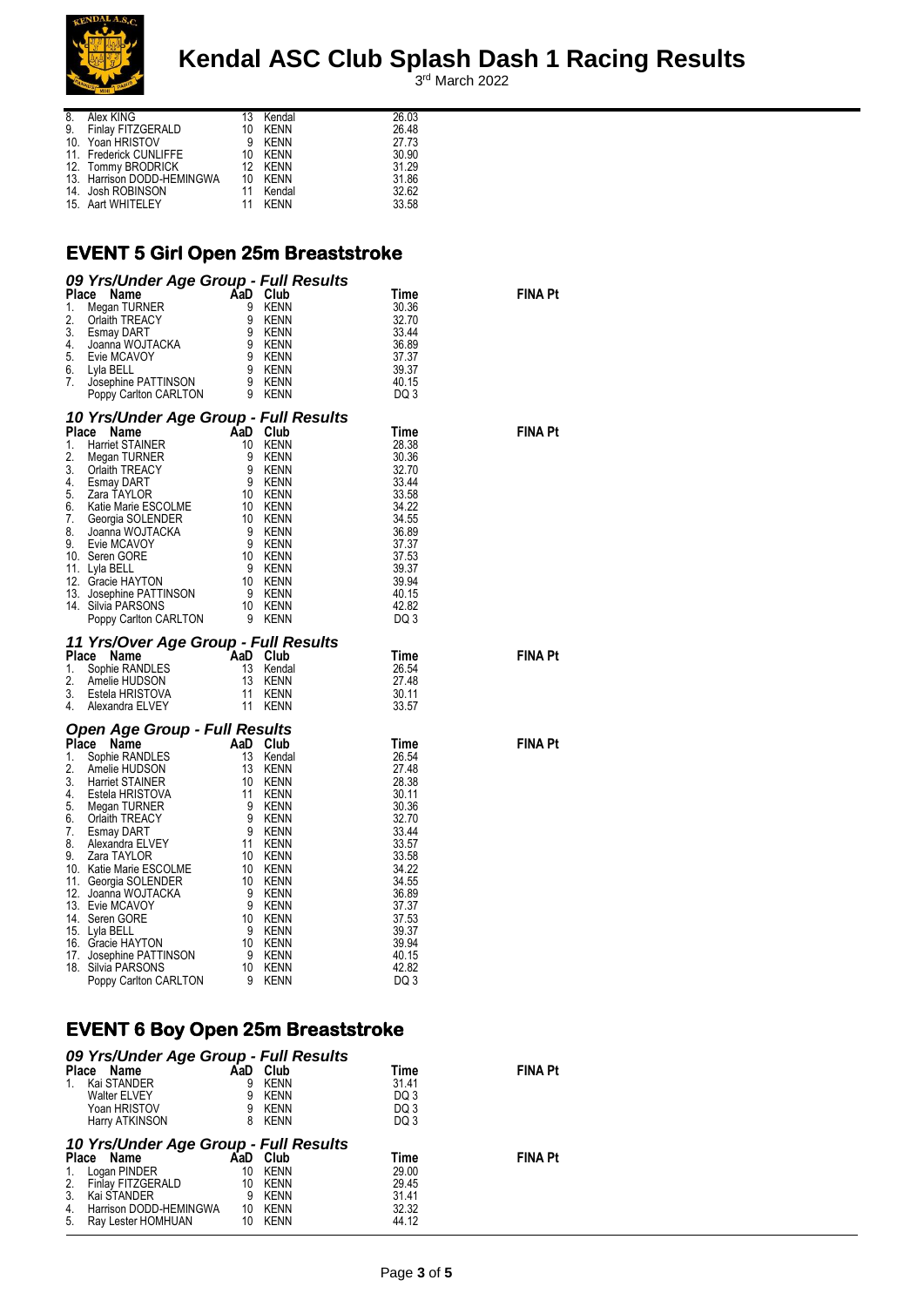

3 rd March 2022

| 6.                                      | George WALLS<br>Walter ELVEY<br>Frederick CUNLIFFE 10<br>Yoan HRISTOV<br>Harry ATKINSON                                                                                                                                                                                                                                                                                  | 10<br>9<br>- 9<br>8                      | KENN<br>KENN<br>KENN<br>KENN<br><b>KENN</b>                                                                                                      | 44.96<br>DQ 4<br>DQ 4<br>DQ 4<br>DQ 4                                                                                                            |                |
|-----------------------------------------|--------------------------------------------------------------------------------------------------------------------------------------------------------------------------------------------------------------------------------------------------------------------------------------------------------------------------------------------------------------------------|------------------------------------------|--------------------------------------------------------------------------------------------------------------------------------------------------|--------------------------------------------------------------------------------------------------------------------------------------------------|----------------|
|                                         | 11 Yrs/Over Age Group - Full Results                                                                                                                                                                                                                                                                                                                                     |                                          |                                                                                                                                                  |                                                                                                                                                  |                |
| 1.<br>2.<br>4.<br>5.<br>6.              | Place<br>Name<br><b>Example 2</b> AaD Club<br>Matthew BATSTONE<br>Alex KING<br>3. Harry HAYTON<br>Oliver POWLESLAND<br>Aart WHITELEY<br>Joss BROOKES<br>Tommy BRODRICK 12 KENN                                                                                                                                                                                           | $\overline{13}$<br>$\overline{13}$<br>11 | KENN<br>Kendal<br>KENN<br>12 KENN<br>11 KENN<br>11 KENN                                                                                          | Time<br>27.57<br>28.36<br>28.40<br>28.86<br>30.32<br>31.09<br>DQ 4                                                                               | <b>FINA Pt</b> |
|                                         | <b>Open Age Group - Full Results</b><br>Place Name                                                                                                                                                                                                                                                                                                                       |                                          | AaD Club                                                                                                                                         | Time                                                                                                                                             | <b>FINA Pt</b> |
| 1.<br>2.<br>4.<br>7.<br>8.<br>9.<br>12. | Matthew BATSTONE<br>Alex KING<br>3. Harry HAYTON<br>Oliver POWLESLAND 12 KENN<br>5. Logan PINDER<br>6. Finlay FITZGERALD<br>Aart WHITELEY<br>Joss BROOKES<br>Kai STANDER<br>10. Harrison DODD-HEMINGWA 10 KENN<br>11. Ray Lester HOMHUAN 10 KENN<br>George WALLS<br><b>Walter ELVEY</b><br>Tommy BRODRICK<br><b>Frederick CUNLIFFE</b><br>Yoan HRISTOV<br>Harry ATKINSON | 10<br>11<br>11<br>9<br>10<br>9<br>8      | 13 KENN<br>13 Kendal<br>11 KENN<br>10 KENN<br>KENN<br>KENN<br>KENN<br><b>KENN</b><br>10 KENN<br>9 KENN<br>12 KENN<br>KENN<br>KENN<br><b>KENN</b> | 27.57<br>28.36<br>28.40<br>28.86<br>29.00<br>29.45<br>30.32<br>31.09<br>31.41<br>32.32<br>44.12<br>44.96<br>DQ 4<br>DQ 4<br>DQ 4<br>DQ 4<br>DQ 4 |                |

### **EVENT 7 Girl Open 25m Freestyle**

| 1.<br>2.<br>3.<br>4.<br>5.<br>6.<br>7.<br>8.<br>9. | 09 Yrs/Under Age Group - Full Results<br>Place<br>CREAD CONNECT AND CITY<br>CREAD CONNECT AND CITY<br>CERT OF SEARCH AND ORIGINAL CONSUMING THE ACCY<br>Megan TURNER<br>Josephine PATTINSON<br>Lydia BELL<br>Lydia BELL<br>Poppy Carlton CARLTON 9 KENN<br>Poppy Carlton CARLTON 9 KENN<br>Poppy C |                                                          |                                                      | Time<br>23.04<br>24.40<br>25.48<br>27.88<br>28.15<br>29.16<br>29.70<br>32.92<br>36.92                                                                         | <b>FINA Pt</b> |
|----------------------------------------------------|----------------------------------------------------------------------------------------------------------------------------------------------------------------------------------------------------------------------------------------------------------------------------------------------------|----------------------------------------------------------|------------------------------------------------------|---------------------------------------------------------------------------------------------------------------------------------------------------------------|----------------|
|                                                    | 10 Yrs/Under Age Group - Full Results<br>10 Yrs/Under Age Group - Full I<br>Place Name<br>1. Harriet STAINER<br>10 Club<br>2. LUCIE CAMPBELL<br>3. Esmay DART<br>3. Esmay DART<br>4. Silvia PARSONS<br>5. Gracie HAYTON<br>6. Orlaith TREACY<br>7. Seren GORE<br>7. Seren GORE<br>7. Seren GORE    |                                                          |                                                      | Time<br>20.85<br>22.02<br>23.04<br>23.46<br>24.39<br>24.40<br>24.64<br>25.34<br>25.48<br>26.86<br>27.88<br>28.15<br>29.16<br>29.70<br>32.92<br>36.92<br>37.18 | <b>FINA Pt</b> |
| 1.<br>2.<br>3.<br>4.<br>5.                         | 11 Yrs/Over Age Group - Full Results<br>Place<br>Compile RANDLES<br>Sophie RANDLES<br>And Club<br>Sophie RANDLES<br>And Club<br>Alexandra ELVEY<br>Alexandra ELVEY<br>11 KENN<br>Alexandra ELVEY<br>11 KENN<br>Alexandra ELVEY<br>Margot DARBY-BELL                                                |                                                          | Kendal<br>KENN<br>KENN<br><b>KENN</b><br>12 KENN     | Time<br>21.08<br>21.24<br>21.65<br>22.60<br>23.78                                                                                                             | <b>FINA Pt</b> |
| 1.<br>2.<br>3.<br>4.<br>5.<br>6.<br>7.             | <b>Open Age Group - Full Results</b><br>Place<br>Name<br>AaD Club<br>10 KENN<br>Harriet STAINER<br>Sophie RANDLES<br>Amelie HUDSON<br>13 Kendal<br>Amelie HUDSON<br>14 KENN<br>Estela HRISTOVA<br>LUCIE CAMPBELL<br>Alexandra ELVEY<br><b>Esmay DART</b>                                           | 11<br>$\begin{array}{c} 11 \\ 10 \end{array}$<br>11<br>9 | Kendal<br>KENN<br>KENN<br><b>KENN</b><br><b>KENN</b> | Time<br>20.85<br>21.08<br>21.24<br>21.65<br>22.02<br>22.60<br>23.04                                                                                           | <b>FINA Pt</b> |